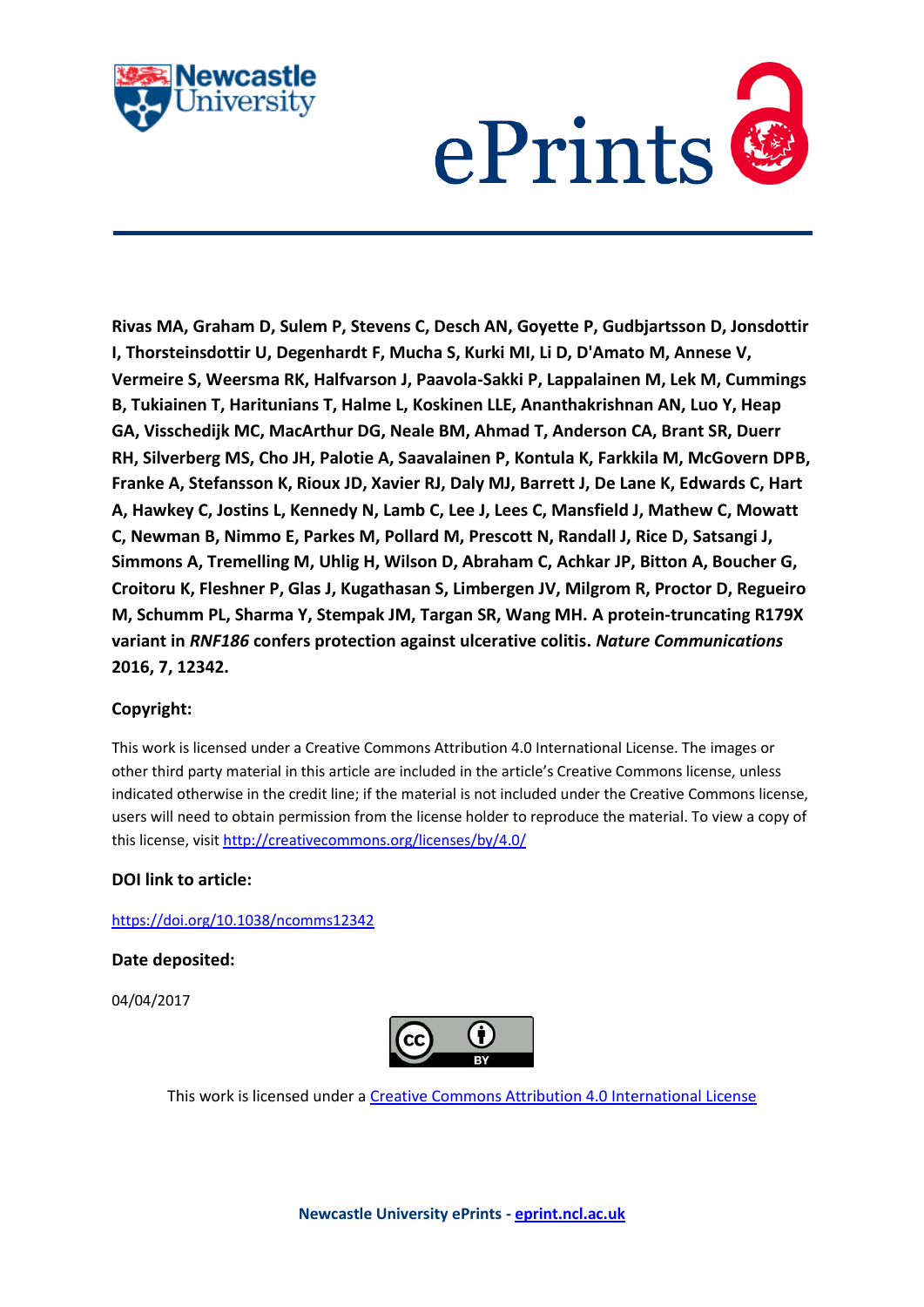

## ARTICLE

Received 12 Jan 2016 | Accepted 24 Jun 2016 | Published 9 Aug 2016

DOI: 10.1038/ncomms12342 **OPEN**

# A protein-truncating R179X variant in RNF186 confers protection against ulcerative colitis

Manuel A. Rivas<sup>1,2</sup>, Daniel Graham<sup>1</sup>, Patrick Sulem<sup>3</sup>, Christine Stevens<sup>1</sup>, A. Nicole Desch<sup>1</sup>, Philippe Goyette<sup>4</sup>, Daniel Gudbjartsson<sup>3,5</sup>, Ingileif Jonsdottir<sup>3,6,7</sup>, Unnur Thorsteinsdottir<sup>3,7</sup>, Frauke Degenhardt<sup>8</sup>, Sören Mucha<sup>8</sup>, Mitja I. Kurki<sup>1,2</sup>, Dalin Li<sup>9,10</sup>, Mauro D'Amato<sup>11,12</sup>, Vito Annese<sup>13,14</sup>, Severine Vermeire<sup>15,16</sup>, Rinse K. Weersma<sup>17</sup>, Jonas Halfvarson<sup>18</sup>, Paulina Paavola-Sakki<sup>19,20,21</sup>, Maarit Lappalainen<sup>19,20,22</sup>, Monkol Lek<sup>1,2</sup>, Beryl Cummings<sup>1,2</sup>, Taru Tukiainen<sup>1,2</sup>, Talin Haritunians<sup>9,10</sup>, Leena Halme<sup>23</sup>, Lotta L.E. Koskinen<sup>22,24</sup>, Ashwin N. Ananthakrishnan<sup>25,26</sup>, Yang Luo<sup>27</sup>, Graham A. Heap<sup>28</sup>, Marijn C. Visschedijk<sup>17</sup>, UK IBD Genetics Consortium<sup>†</sup>, NIDDK IBD Genetics Consortium<sup>‡</sup>, Daniel G. MacArthur<sup>1,2</sup>, Benjamin M. Neale<sup>1,2</sup>, Tariq Ahmad<sup>29</sup>, Carl A. Anderson<sup>27</sup>, Steven R. Brant<sup>30,31</sup>, Richard H. Duerr<sup>32,33</sup>, Mark S. Silverberg<sup>34</sup>, Judy H. Cho<sup>35</sup>, Aarno Palotie<sup>1,2,36,37</sup>, Päivi Saavalainen<sup>38</sup>, Kimmo Kontula<sup>19,20</sup>, Martti Färkkilä<sup>19,20,21</sup>, Dermot P.B. McGovern<sup>9,10</sup>, Andre Franke<sup>8</sup>, Kari Stefansson<sup>3,7</sup>, John D. Rioux<sup>4,39</sup>, Ramnik J. Xavier<sup>1,25</sup> & Mark J. Daly<sup>1,2</sup>

Protein-truncating variants protective against human disease provide in vivo validation of therapeutic targets. Here we used targeted sequencing to conduct a search for protein-truncating variants conferring protection against inflammatory bowel disease exploiting knowledge of common variants associated with the same disease. Through replication genotyping and imputation we found that a predicted protein-truncating variant (rs36095412, p.R179X, genotyped in 11,148 ulcerative colitis patients and 295,446 controls, MAF = up to 0.78%) in RNF186, a single-exon ring finger E3 ligase with strong colonic expression, protects against ulcerative colitis (overall  $P$   $=$  6.89  $\times$  10  $^{-7}$ , odds ratio  $=$  0.30). We further demonstrate that the truncated protein exhibits reduced expression and altered subcellular localization, suggesting the protective mechanism may reside in the loss of an interaction or function via mislocalization and/or loss of an essential transmembrane domain.

 $1B$ road Institute of MIT and Harvard, Cambridge, Massachusetts 02142, USA. <sup>2</sup> Analytic and Translational Genetics Unit, Massachusetts General Hospital, Harvard Medical School, Boston, Massachusetts 02114, USA. <sup>3</sup> deCODE Genetics, Amgen Inc., 101 Reykjavik, Iceland. <sup>4</sup> Research Center, Montreal Heart Institute, Montréal, Québec, Canada H1T1C8. <sup>5</sup> School of Engineering and Natural Sciences, University of Iceland, 101 Reykjavik, Iceland. <sup>6</sup> Department of Immunology, Landspitali, the National University Hospital of Iceland, 101 Reykjavik, Iceland. <sup>7</sup> Faculty of Medicine, University of Iceland, 101 Reykjavik, Iceland. <sup>8</sup> Institute of Clinical Molecular Biology, Christian-Albrechts-University of Kiel, 24118 Kiel, Germany. <sup>9</sup> F. Widjaja Foundation Inflammatory Bowel and Immunobiology Research Institute, Cedars-Sinai Medical Center, Los Angeles, California 90048, USA. <sup>10</sup> Inflammatory Bowel Disease Center, Cedars-Sinai Medical Center, Los Angeles, California 90048 USA. <sup>11</sup> Department of Biosciences and Nutrition, Karolinska Institutet, 14183 Stockholm, Sweden. <sup>12</sup> BioCruces Health Research Institute and IKERBASQUE, Basque Foundation for Science, 48903 Bilbao, Spain. <sup>13</sup> Unit of Gastroenterology, Istituto di Ricovero e Cura a Carattere Scientifico-Casa Sollievo della Sofferenza (IRCCS-CSS) Hospital, 71013 San Giovanni Rotondo, Italy. <sup>14</sup> Strutture Organizzative Dipartimentali (SOD) Gastroenterologia 2, Azienda Ospedaliero Universitaria (AOU) Careggi, 50134 Florence, Italy. <sup>15</sup> Department of Clinical and Experimental Medicine, Translational Research in GastroIntestinal Disorders (TARGID), Katholieke Universiteit (KU) Leuven, Leuven 3000, Belgium. <sup>16</sup> Division of Gastroenterology, University Hospital Gasthuisberg, BE-3000 Leuven, Belgium. <sup>17</sup> Department of Gastroenterology and Hepatology, University of Groningen and University Medical Center Groningen, 9713 GZ Groningen, The Netherlands. <sup>18</sup> Department of Gastroenterology, Faculty of Medicine and Health, Örebro University, SE 701 82 Örebro, Sweden. <sup>19</sup> Department of Medicine, University of Helsinki, 00100 Helsinki, Finland. <sup>20</sup> Helsinki University Hospital, 00100 Helsinki, Finland. <sup>21</sup> Clinic of Gastroenterology, Helsinki University Hospital, 00100 Helsinki, Finland. <sup>22</sup> Research Programs Unit, Immunobiology, and Department of Medical and Clinical Genetics, University of Helsinki, 00014 Helsinki, Finland. <sup>23</sup> Department of Transplantation and Liver Surgery, University of Helsinki, 00100 Helsinki, Finland. <sup>24</sup> Department of Medical Genetics, Biomedicum Helsinki, University of Helsinki, 00100 Helsinki, Finland. <sup>25</sup> Gastroenterology Unit, Massachusetts General Hospital, Harvard Medical School, Boston, Massachusetts 02114, USA. <sup>26</sup> Division of Medical Sciences, Harvard Medical School, Boston, Massachusetts 02114, USA. <sup>27</sup> Wellcome Trust Sanger Institute, Wellcome Trust Genome Campus, Hinxton CB10 1SA, UK. <sup>28</sup> IBD Pharmacogenetics, Royal Devon and Exeter NHS Trust, Exeter EX2 5DW, UK. <sup>29</sup> Peninsula College of Medicine and Dentistry, Exeter PL6 8BU, UK. <sup>30</sup> Meyerhoff Inflammatory Bowel Disease Center, Department of Medicine, School of Medicine, Johns Hopkins University, Baltimore, Maryland, 21205, USA. <sup>31</sup> Department of Epidemiology, Bloomberg School of Public Health, Johns Hopkins University, Baltimore, Maryland, 21205, USA. <sup>32</sup> Division of Gastroenterology, Hepatology and Nutrition, Department of Medicine, University of Pittsburgh School of Medicine, Pittsburgh, Pennsylvania 15261, USA. 33 Department of Human Genetics, University of Pittsburgh Graduate School of Public Health, Pittsburgh, Pennsylvania 15261, USA. <sup>34</sup> Department of Medicine, Inflammatory Bowel Disease Centre, Mount Sinai Hospital, Toronto, Ontario, Canada M5G 1X5. <sup>35</sup>Department of Genetics, Yale School of Medicine, New Haven, Connecticut 06510, USA. <sup>36</sup> Institute for Molecular Medicine Finland, University of Helsinki, 00100 Helsinki, Finland. <sup>37</sup> Massachusetts General Hospital, Center for Human Genetic Research, Psychiatric and Neurodevelopmental Genetics Unit, Boston, Massachusetts 02114, USA. <sup>38</sup> Research Programs Unit, Immunobiology, University of Helsinki, 00100 Helsinki, Finland. <sup>39</sup> Faculté de Médecine, Université de Montréal, Montréal, Québec, Canada H3T 1J4. Correspondence and requests for materials should be addressed to M.A.R. (email: [rivas@broadinstitute.org\)](mailto:rivas@broadinstitute.org) or to M.J.D. (email: [mjdaly@atgu.mgh.harvard.edu](mailto:mjdaly@atgu.mgh.harvard.edu)). wA full list of UK IBD Genetics consortium members appears at the end of the paper. <sup>z</sup>A full list of NIDDK IBD Genetics consortium members appears at the end of the paper.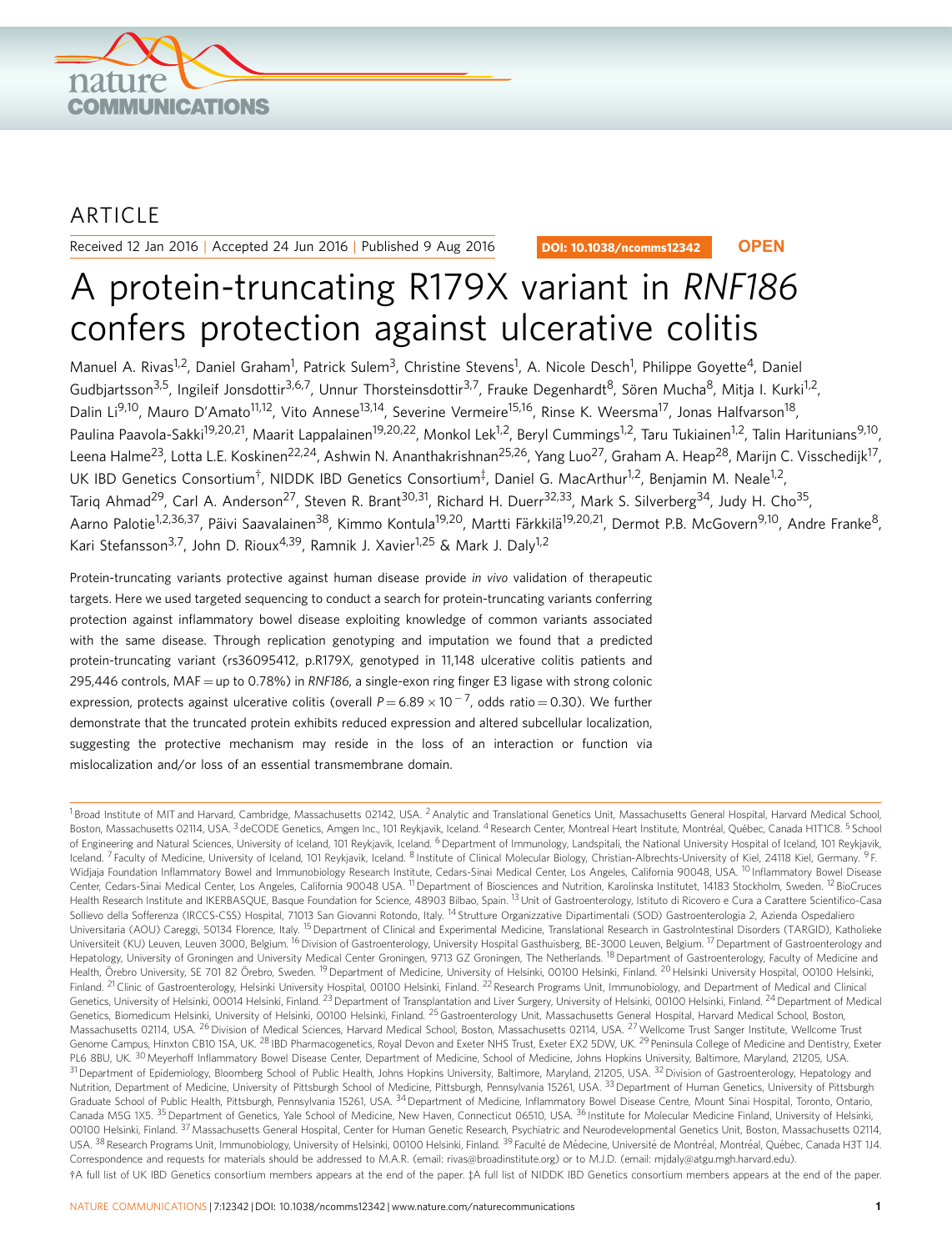total of 200 loci have been unequivocally implicated in<br>the two common forms of inflammatory bowel diseases<br>(IBDs): Crohn's disease (CD) and ulcerative colitis<br>(IIC)<sup>1,2</sup> Eq. these findings like most genome-wide associati the two common forms of inflammatory bowel diseases  $(UC)^{1,2}$  $(UC)^{1,2}$  $(UC)^{1,2}$ . For these findings, like most genome-wide association study (GWAS) results, it has proven challenging to infer the functional consequences of common variant associations<sup>[3](#page-5-0)</sup> beyond cases where protein-altering variants have been directly implicated. Protein-truncating variants (PTVs), also commonly referred to as loss-of-function variants<sup>[4](#page-5-0)</sup> as they often result in a non-functional or unstable gene product, are generally the strongest acting genetic variants in medical genetics and, as one functional copy of the gene is removed, may often provide insight into what is achievable pharmacologically via inhibition of the product of the gene<sup>5</sup>. Thus, identifying PTVs that are demonstrated to lead to loss of gene function and confer protection from disease hold particular promise for identifying therapeutic targets $6-9$ .

Here we conduct targeted sequencing of the exons of 759 protein-coding genes in regions harbouring common variants associated to IBD in 917 healthy controls, 887 individuals with UC (cases) and 1,204 individuals with CD (cases) to identify predicted PTVs that may confer protection to disease. Through replication genotyping and imputation of a PTV in RNF186 (p.R179X) in 11,148 UC patients and 295,446 controls we find a significant protective association to UC. By combining RNA allele-specific expression, protein expression and immunoflourescene imaging, we find that the truncated protein exhibits reduced expression and altered subcellular localization suggesting the protective mechanism may reside in the loss of an interaction or function via mislocalization and/or loss of an essential transmembrane domain.

## Results

Screen sequencing. We conducted targeted sequencing of the exons of 759 protein-coding genes in regions harbouring common variants associated to  $\overline{IBD}^{10,11}$  $\overline{IBD}^{10,11}$  $\overline{IBD}^{10,11}$  in 917 healthy controls, 887 individuals with UC (cases) and 1,204 individuals with CD (cases) from the NIDDK IBD Genetics Consortium (North American clinical samples of European descent). We jointly analysed these data with sequencing data from the same genes taken from an exome-sequencing data set of Finnish individuals: 508 with UC; 238 with CD; and 8,124 Finnish reference samples

sequenced within Sequencing Initiative Suomi (SISu) project  $(www.size)$  is the set of the set of the set. ([www.sisuproject.fi\)](www.sisuproject.fi)<sup>[12](#page-6-0)</sup>. Across this targeted gene set, we discovered 77 PTVs found in 2 or more individuals (Supplementary Table 1), and used a Cochran–Mantel– Haenszel (CMH)  $\gamma^2$ -test to scan for protective variants with two strata corresponding to the two cohorts. The test for association was run based on the phenotype (CD, UC or IBD) indicated by the common variant association in the region<sup>[13](#page-6-0)</sup> (that is, truncating variants in a gene associated only to CD such as at NOD2 would be tested for CD versus control association). We identified three putatively protective PTVs with a  $P$  value  $\lt$  0.05: (1) a previously published low-frequency variant in CARD9  $(c.IVS11 + 1G > C)$  located on the donor site of exon 11, which disrupts splicing  $(P = 0.04)^{7,14}$  $(P = 0.04)^{7,14}$  $(P = 0.04)^{7,14}$ ; (2) a frameshift indel in ABCA7  $(P = 0.02)$ ; and (3) a premature stop gain variant (p.R179X) in RNF186 with signal of association  $(P = 0.02)$  to UC. As the CARD9 result was a well-established protective association, and ABCA7 contained four PTVs that in aggregate did not appear protective (combined odds ratio  $(OR) = 0.51$ ,  $P = 0.21$ ), we focused specifically on follow-up work to confirm or refute the association of the RNF186 nonsense variant (the only PTV detected in RNF186 in either sequence data set).

Replication. Replication genotype data obtained in 8,300 UC patients and 21,662 controls from the United States, Canada, the United Kingdom, Sweden, Belgium, Germany, Netherlands and Italy provided strong support that the premature stop-gain allele, p.R179X, confers protection against UC ( $P = 0.0028$ , OR  $= 0.36$ ) (95% confidence interval  $(CI) = 0.19-0.71$ ). Cluster plots from all genotyping assays were manually inspected to ensure consistent high quality across all experimental modalities used to assess this variant (Supplementary Figs 1 and 2).

Further evidence of replication was seen in whole-genome sequence data followed by imputation collected by deCODE Genetics<sup>[15,16](#page-6-0)</sup>, in which a set of 1,453 Icelandic patients with UC were compared with a very large population sample ( $n = 264,744$ ) and a consistent strong protection ( $P = 5.0 \times 10^{-4}$ , OR = 0.30  $(95\% \text{ CI} = 0.15 - 0.59)$ , imputation information of 0.99; overall replication  $P = 8.69 \times 10^{-6}$ ,  $OR = 0.33$   $(0.20-0.55)$  was observed between the truncating allele and the disease (Table 1 and Methods). Of note, this observation is advantaged by the property that R179X has a roughly fourfold higher frequency in Iceland (minor allele frequency  $(MAF) = 0.78%$ ) than in other

| <b>Study</b>     | Data type                 | <b>UC</b>    |             | <b>Controls</b> |               | Control<br><b>MAF (%)</b> | P     | <b>OR</b>                              |
|------------------|---------------------------|--------------|-------------|-----------------|---------------|---------------------------|-------|----------------------------------------|
|                  |                           | $179 \times$ | <b>R179</b> | 179 $\times$    | <b>R179</b>   |                           |       |                                        |
| GWASseg          | Sequence (targeted)       | $\Omega$     | 1,774       | 6               | 1,828         | 0.33                      |       |                                        |
| Finland          | Sequence (exome)          | 0            | 1,016       | 23              | 16,223        | 0.14                      |       |                                        |
| Screen           |                           | Ω            | 2,790       | 29              | 18,051        |                           | 0.022 | $\circ$                                |
| $US + Canada$    | Exome chip                | 4            | 6,354       | 21              | 12,883        | 0.16                      |       |                                        |
| <b>UK</b>        | Sequencing                | 2            | 3,854       | 10 <sup>°</sup> | 7,294         | 0.14                      |       |                                        |
| Sweden           | Exome chip                | 2            | 1,518       | 45              | 10,813        | 0.41                      |       |                                        |
| Belgium          | Genotyping                | Ω            | 1,696       | 0               | 1,764         | 0.00                      |       |                                        |
| Germany          | Genotyping                |              | 2,035       |                 | 4,399         | 0.16                      |       |                                        |
| Dutch            | Genotyping                |              | 1,133       | 8               | 4,164         | 0.19                      |       |                                        |
| Italy            | Genotyping                | Ω            | $\circ$     | $\overline{2}$  | 1,914         | 0.10                      |       |                                        |
| Iceland          | Sequencing $+$ imputation |              | 2,899       | 4,130           | 525,358       | 0.78                      |       |                                        |
|                  |                           |              | N cases     | N controls      | $MAF = 0.78%$ |                           |       |                                        |
|                  |                           |              | 1,453       | 264,744         |               |                           |       |                                        |
| Replication      |                           |              |             |                 |               |                           |       | $8.69 \times 10^{-6}$ 0.33 (0.20-0.55) |
| Combined (screen |                           |              |             |                 |               |                           |       | $6.89 \times 10^{-7}$ 0.30 (0.19-0.50) |
| $+$ replication) |                           |              |             |                 |               |                           |       |                                        |

Screen + replication P value is computed using Mantel-Haenszel  $\chi^2$ -test with continuity correction.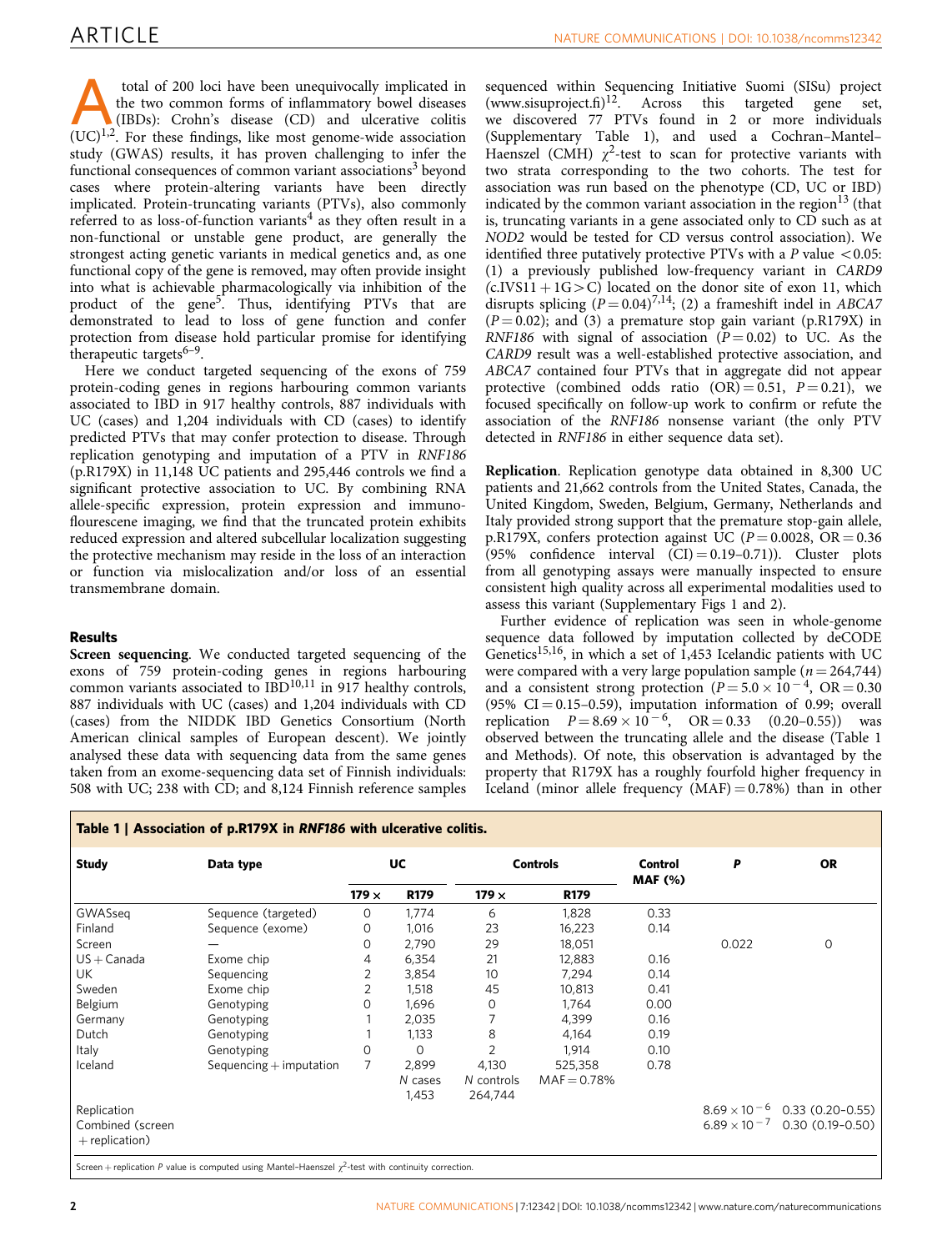European populations such that the Icelandic group, despite a moderate contribution in absolute number of cases (close to 1/6), have around half of the contribution in term of effective sample size and power.

Access to imputation data in 150,000 individuals from the Icelandic group enabled us to identify rare loss-of-function homozygotes<sup>17</sup>. We found eight individuals homozygous for the 179X allele, the oldest reached the age of 70 (still alive) and one of the eight died (age 62), consistent with Hardy–Weinberg expectation ( $n = 9.1$ ). There was no significant association of the homozygous genotype with a decreased lifespan or fertility (number of children). Given the lower frequency in other populations, no homozygous individual was expected and/or detected in the Exome Aggregation Consortium (ExAC) nor in the remaining set of individuals in this study. Together this indicates that having two copies with a stop gained in RNF186 is compatible with life, reproduction and ageing—and importantly does not highlight severe medical consequences that would be of obvious concern in developing a therapeutic to mimic the effect of this allele.

The combined significance across all samples tested is  $P = 6.89 \times 10^{-7}$  (OR = 0.30 (95% CI = 0.19-0.50))—considering we advanced only one variant to follow-up study, the replication P value of 8.7  $\times$  10<sup>-6</sup> is unequivocally significant and would have been significant even if 5,000 variants were put through this follow-up, let alone all 77 that were discovered in the sequencing screen. No other PTV in RNF186 was discovered and tested in our sequencing. The gene is relatively small (227 amino acids) and R179X is by far the most common detected PTV in ExAC, more than 10 times more common than the sum of all other PTVs in the gene.

RNF186 is located at 1p36 a locus implicated in a UC GWAS that identified at least two non-coding independent association signals separated by recombination hotspots (rs4654903 and rs3806308;  $r^2 = 0.001$ , MAF = 45.5% and 47%, respectively) that did not implicate any one of the three genes (RNF186–OTUD3–  $PLA2G2E$ ) in the region<sup>[18](#page-6-0)</sup>. Recently, a low-frequency coding variant in RNF186 (rs41264113, p.A64T, MAF =  $0.8\%$ ) was found to confer increased risk to UC  $(OR = 1.49 (1.17-1.90))$ <sup>[14](#page-6-0)</sup>. In the discovery and replication component of this study p.R179X was found to lie on the haplotype background of the non-reference allele for rs4654903, and very little correlation was observed with rs3806308 or the low-frequency coding variant p.A64T (Supplementary Fig. 3). Naturally, the protective signal at p.R179X remains unchanged when corrected for the background allele rs4654903 on the haplotype it arose on (Supplementary Table 2). Furthermore, we did not observe any evidence of association to CD ( $P = 0.94$ ; Supplementary Table 3), consistent with the common variant associations in this region, which are strong and specific to UC only.

Transcript and protein expression. RNF186, a single-exon protein-coding gene, encodes the ring finger E3 ligase, which localizes at the endoplasmic reticulum and regulates endoplasmic reticulum stress-mediated apoptosis in a caspase-dependent manner<sup>[19,20](#page-6-0)</sup>. To understand the functional consequences of p.R179X we integrated transcriptome and protein expression level data. First, we examined the gene expression profile of RNF186 (encoded by a single transcript isoform: ENST00000375121) across multiple tissues in the Genotype Tissue Expression (GTEx) project and identify that its highest expression is in the transverse colon (median reads per kilobase of transcript per million mapped reads (RPKM) = 17.32,  $n = 61$ ) with only three other tissues having an RPKM level above 1: (i) pancreas; (ii) kidney cortex; and (iii) the terminal ileum (Supplementary Fig.  $4A)^{21}$ . RNF186 protein was observed at 'medium' expression levels for

tissues in the gastrointestinal tract (stomach, duodenum, small intestine, appendix and colon) in the Human Protein Atlas<sup>[22](#page-6-0)</sup> (Supplementary Fig. 4B).

Impact on transcript allele expression. We integrated allelespecific expression (ASE) data for individual carriers of p.R179X in the GTEx project. Within GTEx we identified two individual carriers containing ASE data for p.R179X in transverse colon and sigmoid colon. The carriers had consistent patterns of no ASE effects (Supplementary Figs 5 and 6) suggesting that nonsensemediated decay does not degrade the aberrant transcripts containing the truncating alleles and that additional functional follow-up would be necessary to determine the molecular impact of p.R179X on RNF186 function ([ref. 5\)](#page-5-0). The gene contains one exon and is intronless, and there is prior expectation that those genes do not undergo nonsense-mediated decay since this presence is reported to require the presence of at least one intron.

Impact on protein allele expression. Given that R179X messenger RNA was detected at levels similar to the reference allele, we sought to quantify protein expression. Accordingly, we transiently transfected 293T cells with RNF186 expression constructs containing an epitope tag for detection by western blot with anti-V5 antibodies. As expected, we found that the reference allele of RNF186 was efficiently expressed at the protein level, whereas the truncated protective allele R179X was expressed at reduced levels and the missense risk allele A64T was expressed at higher levels relative to the reference allele ([Fig. 1](#page-4-0)). Notably, the reference allele encodes two transmembrane domains and lacks an N-terminal signal peptide, which supports a model in which RNF186 N and C termini are present on the cytoplasmic side of membrane structures. In contrast, R179X lacks the second transmembrane domain, and must therefore position its N and C termini on opposite sides of the membrane. Collectively, reduced expression and altered membrane topology predict that R179X truncation impairs RNF186 function.

Impact on cellular localization. To determine if R179X truncation alters subcellular localization, we over-expressed RNF186 and variant in 293T cells for immunofluorescence imaging. While RNF186 localized to compact intracellular membrane structures, R179X appeared more diffuse, with preferential plasma membrane localization. To directly compare RNF186 and R179X localization in the same cell, we cotransfected 293T cells with Flag-tagged RNF186 and V5-tagged R179X. After staining with anti-V5 and anti-Flag antibodies, we observed very little overlap of RNF186 and R179X localization ([Fig. 1](#page-4-0)). Importantly, these findings suggest that mislocalization of R179X impairs RNF186 function or otherwise alters association with interacting proteins and subsequent ubiquitination of putative substrates.

## **Discussion**

This study strengthens the direct evidence for the involvement of RNF186 in UC risk in which a powerful allelic series, including common non-coding alleles and risk increasing p.A64T is available for further experimentation. Further supporting the medical relevance of this truncating variant, the same rare allele of the same variant coding p.R179X has been reported in Iceland to have a genome wide significant association with a modest increase in serum creatinine level (effect = 0.13 s.d.,  $P = 5.7 \times 10^{-10}$ ) and a modest increase in risk of chronic kidney disease<sup>16</sup>. In the context of the few other established protective variants in IBD, including the coding IL23R variants (p.V362I,  $MAF = 1.27\%, OR = 0.72 (0.63-0.83); p.G149R, MAF = 0.45\%,$  $OR = 0.60$  (0.45–.0.79)) and the splice disrupting CARD9 variant  $(c.IVS11 + 1G > C, \quad MAF = 0.58\%, \quad OR = 0.29 \quad (0.22-0.37))^7$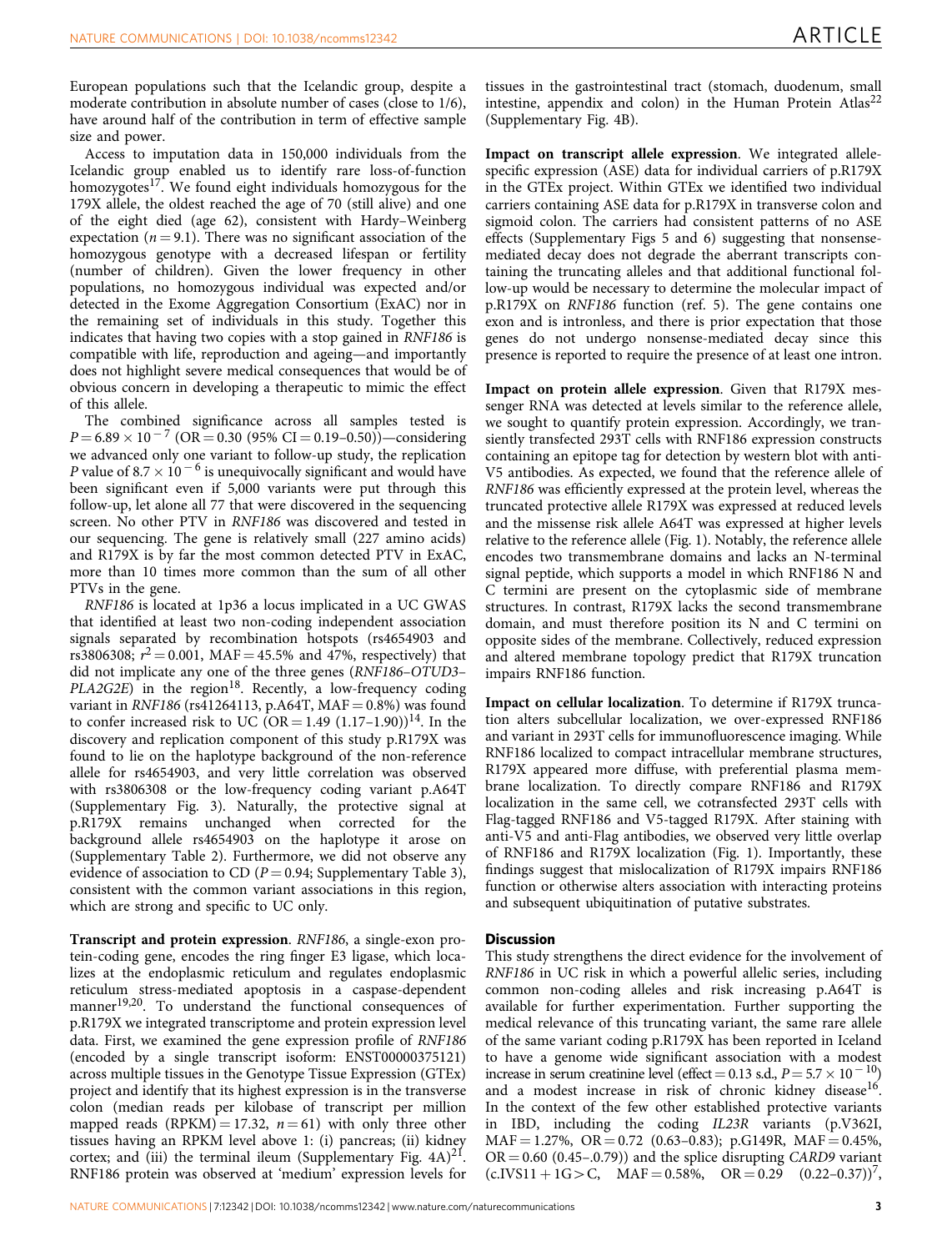<span id="page-4-0"></span>

Figure 1 | R179X impact on protein allele expression and cellular localization. (a) Schematic diagram of the RNF186 protein with a zinc finger RING-type and two helical transmembrane (TM1 and TM2) domains, and the A64T and R179X variants shown. (b) 293T cells were transfected with the indicated expression constructs and analysed by western blot for expression of Rnf186 and the R179X variant. The RNF186 protein with a premature stop at amino-acid position 179 is expressed, but at reduced levels. (c) 293T cells were transfected with the indicated expression constructs and analysed by immunofluorescence to demonstrate altered subcellular localization of the R179X variant.

R179X exerts a comparable protective effect. Because of the strong protective effect associated with the RNF186 PTV, studies of RNF186 inhibition and the specific action of this variant protein should be useful in understanding the mechanism by which protection to UC disease occurs and whether this reveals a promising therapeutic opportunity similar to that which has been realized from the example of PCSK9 and cardiovascular disease.

### Methods

Ethics statement. All patients and control subjects provided informed consent. Recruitment protocols and consent forms were approved by Institutional Review Boards at each participating institutions (Protocol Title: The Broad Institute Study of Inflammatory Bowel Disease Genetics; Protocol Number: 2013P002634). All DNA samples and data in this study were denominalized.

Cohort descriptions. For all cohorts, UC was diagnosed according to accepted clinical, endoscopic, radiological and histological findings.

Genotyping of the Belgian cohort was performed at the Laboratory for Genetics and Genomic Medicine of Inflammatory [\(www.medgeni.org](www.medgeni.org)) of the Université de Montréal. Belgian patients were all recruited at the IBD unit of the University Hospital Leuven, Belgium; control samples are all unrelated, and without family history of IBD or other immune-related disorders.

NIDDK IBD Genetics Consortium (IBDGC) samples were recruited by the centres included in the NIDDK IBDGC: Cedars Sinai, Johns Hopkins University, University of Chicago and Yale, University of Montreal, University of Pittsburgh and University of Toronto. Additional samples were obtained from the Queensland Institute for Medical Research, Emory University and the University of Utah. Medical history was collected with standardized NIDDK IBDGC phenotype forms. Healthy controls are defined as those with no personal or family history of IBD.

The Prospective Registry in IBD Study at MGH (PRISM) is a referral centre-based, prospective cohort of IBD patients. Enrollment began 1 January 2005. PRISM research protocols were reviewed and approved by the Partners Human Research Committee (#2004-P-001067), and all experiments adhered to the regulations of this review board. The PRISM study data were merged with population controls of European ancestry broadly consented for biomedical studies. These controls included samples from the NIMH repository<sup>23</sup>, POPRES<sup>24</sup>, the 1000 Genomes Project<sup>[25](#page-6-0)</sup> and controls ascertained for an age-related macular degeneration study<sup>[26](#page-6-0)</sup>. The Italian samples were collected at the S. Giovanni Rotondo 'CSS' (SGRC) Hospital in Italy. The Dutch cohort is composed of UC cases recruited through the Inflammatory Bowel Disease unit of the University Medical Center Groningen (Groningen), the Academic Medical Center (Amsterdam), the Leiden University Medical Center (Leiden) and the Radboud University Medical Center (Nijmegen), and of healthy controls of self-declared European ancestry from volunteers at the University Medical Center (Utrecht).

Subject ascertainment, diagnosis and validation for the UK samples are described elsewhere and are part of the UK Inflammatory Bowel Disease Genetics Consortium (UKIBDGC)<sup>27</sup>.

German patients were recruited either at the Department of General Internal Medicine of the Christian-Albrechts-University Kiel, the Charité University Hospital Berlin, through local outpatient services, or nationwide with the support of the German Crohn and Colitis Foundation. German healthy control individuals were obtained from the popgen biobank. Genotyping of the German cohort was performed at the Institute for Clinical Molecular Biology.

Finnish patients were recruited from Helsinki University Hospital and described in more detail previously[28,29](#page-6-0).

Subject ascertainment, diagnosis and validation for a subset of the Swedish samples with  $UC^{14}$  $UC^{14}$  $UC^{14}$  and without  $UC^{30}$  $UC^{30}$  $UC^{30}$  are described elsewhere.

Icelandic population: a total of 1,453 individuals diagnosed with UC was used in the analysis. All the cases were histologically verified, and diagnosed either by 1997 or prospectively during the period 1997–2009 at Landspitali, the National University Hospital of Iceland.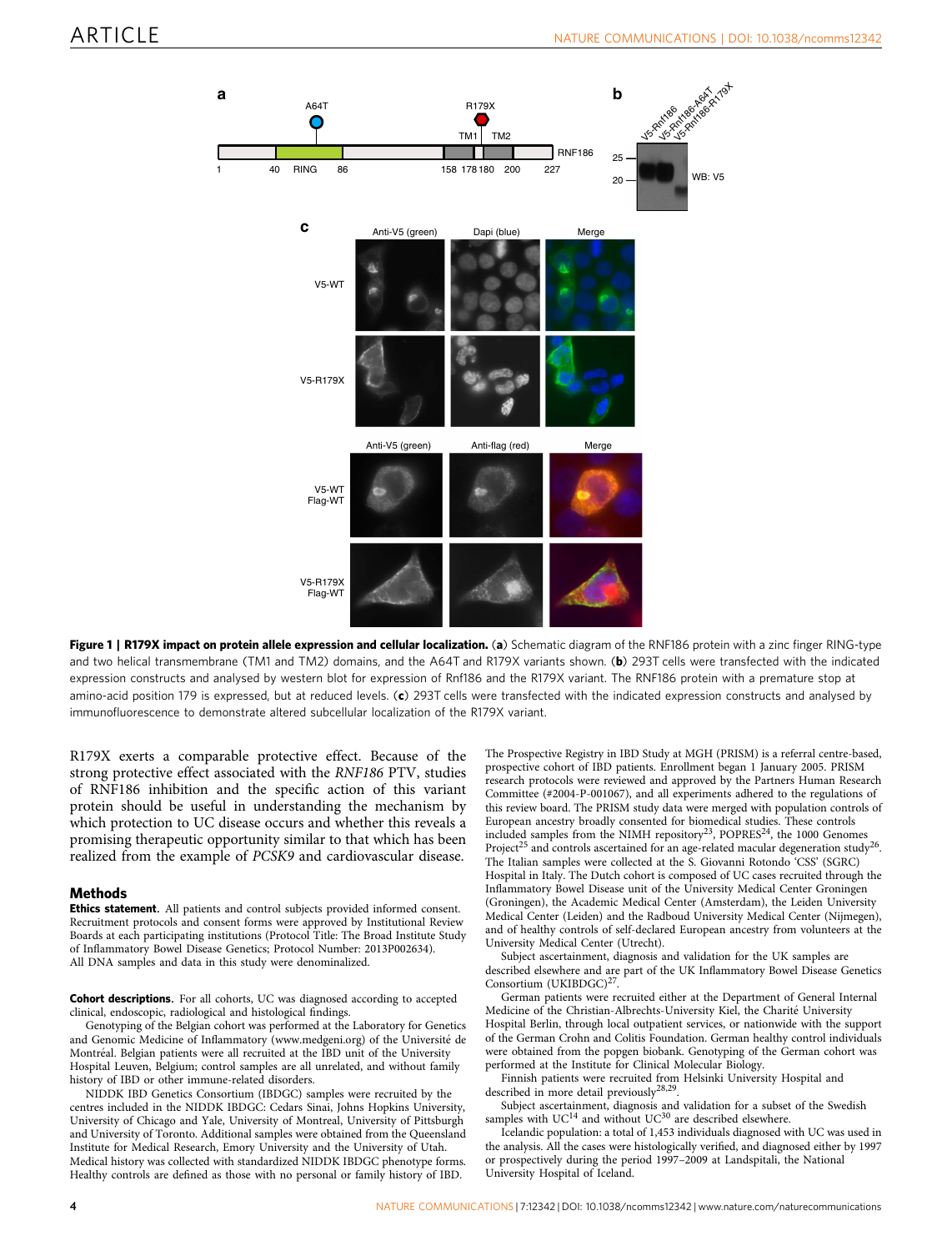<span id="page-5-0"></span>NIDDK NHGRI targeted sequencing. Sample selection. We selected 3,008 samples (1,204 CD, 887 UC and 917 controls) for sequencing composed of North-American samples of European descent from the NIDDK IBD Genetics Consortium repository samples.

Target selection. Target exonic sequences were selected based on the coding exons of 759 genes (2.546 Mb). Genes were selected if they were in regions identified in the GWASs for inflammatory bowel disease in Franke et al. (CD)<sup>[10](#page-6-0)</sup> and Anderson et al. (UC)<sup>11</sup>.

Finland exome sequencing. Finnish individuals were exome sequenced as part of SISu [\(www.sisuproject.fi\)](www.sisuproject.fi). The SISu project consists of the following population and case–control cohorts: 1000 Genomes Project; ADGEN (Genetic, epigenetic and molecular identification of novel Alzheimer's disease-related genes and pathways) Study; The Botnia (Diabetes in Western Finland) Study; EUFAM (European Study of Familial Dyslipidemias); The National FINRISK Study; FUSION (Finland– United States Investigation of NIDDM Genetics) Study; Health 2000 Survey; Inflammatory Bowel Disease Study, METSIM (METabolic Syndrome In Men) Study; Migraine Family Study; Oulu Dyslipidemia Families; Northern Finland Intellectual Disability (NFID); and Northern Finland Birth Cohort (NFBC). All samples were sequenced at the Broad Institute of MIT and Harvard, Cambridge, USA, University of Washington in St. Louis, USA and Wellcome Trust Sanger Institute, Cambridge, UK.

Exome sequencing. To produce a harmonized good-quality call set we applied the core variant calling workflow for exome-sequencing data that is composed of two stages that are performed sequentially: pre-processing, from raw sequence reads to analysis-ready reads; and variant discovery, from analysis-ready reads to analysis-ready variants (Supplementary Methods).

Identification of Finnish samples. To obtain genetically well-matched controls for comparison with the Finnish IBD cases we first jointly called Finnish exomes with Swedish exomes to identify genetic Finns from other close Nordic country. Final probability was obtained by dividing the probability of being Finnish divided by the sum of probabilities of being Finnish or Swedish. Training samples in distance calculations were selected for being from Finnish or Swedish cohort as appropriate and clustering on the expected cluster (PC1 <  $0.002$  for Finnish samples and  $PC1 \ge 0$  and  $PC2 \le 0.01$ ). Samples with  $\ge 99\%$  Finnish probability (8,124 non-IBD samples, 508 UC, 238 CD and 92 indeterminate colitis (IC)) were then subset and principal component analysis (PCA) with the same parameters was run again to obtain PCAs for Finnish substructure (Supplementary Figs 7 and 8 and Supplementary Notes).

Variant annotation. Variants for the targeted and exome-sequencing data sets were annotated using PLINK/SEQ v0.10 and RefSeq reference transcript set downloaded from<https://atgu.mgh.harvard.edu/plinkseq/resources.shtml>.

Follow-up genotyping of RNF186. Sequenom. RNF186 p.R179X was assayed using Sequenom MassARRAY iPLEX GOLD chemistry and SpectroCHIPs were analysed in automated mode by a MassArray MALDI-TOF Compact system 2 with a solid phase laser mass spectrometer (Bruker Daltonics Inc.). The variant was called by real-time SpectroCaller algorithm, analysed by SpectroTyper v.4.0 software and clusters were manually reviewed for validation of genotype calls. Reported genetic map positions for the markers were retrieved from the singlenucleotide polymorphism (SNP) database of the National Center for Biotechnology Information (NCBI).

Exome array. The Illumina HumanExome Beadchip array includes 247,870 markers focused on protein-altering variants selected from  $>$  12,000 exome and genome sequences representing multiple ethnicities and complex traits. Nonsynonymous variants had to be observed three or more times in at least two studies, splicing and stop-altering variants two or more times in at least two studies. Additional array content includes variants associated with complex traits in previous GWAS, HLA tags, ancestry informative markers, markers for identity-bydescent estimation and random synonymous SNPs. We focused on variant exm26442, which was the only PTV in the targeted sequencing data set that was also in the exome array and had a  $P$  value  $<$  0.05 in the screening component of the study. Samples in the targeted sequencing data set were excluded from the exome array analysis.

UK sequencing. The UKIBDGC sequenced low-coverage whole genomes of 1,767 UC patients from our nationwide cohort (median depth  $2 \times$  ) and compared them with 3,652 population controls from the UK10K project (median depth 7  $\times$  ). Samples were jointly called using samtools $31$ , and subjected to two rounds of genotype improvement using BEAGLE<sup>[32](#page-6-0)</sup>. Genotype count for R179X from exome-sequencing data in  $161$  additional UK UC patients with severe adverse drug response to common IBD drugs were included.

Replication in Iceland population. The Iceland population data have been extended following the step below<sup>[15,33](#page-6-0)</sup>.

Sequencing was performed using three different types of Illumina sequencing instruments.

- (a) Standard TruSeq DNA library preparation method. Illumina GAIIx and/or HiSeq 2000 sequencers  $(n = 5,582)$ .
- (b) TruSeq DNA PCR-free library preparation method. Illumina HiSeq 2500 sequencers  $(n = 2,315)$ .

(c) TruSeq Nano DNA library preparation method. Illumina HiSeq X sequencers  $(n = 556)$ 

Genotyping and imputation methods and the association analysis method in the Icelandic samples were essentially as previously described<sup>[15](#page-6-0)</sup> with some modifications that are described here. In short, we sequenced the whole genomes of 8,453 Icelanders using Illumina technology to a mean depth of at least  $10 \times$  (median 32  $\times$  ). SNPs and indels were identified and their genotypes determined using joint calling with the Genome Analysis Toolkit HaplotypeCaller (GATK version 3.3.0)<sup>34</sup>. Genotype calls were improved by using information about haplotype sharing, taking advantage of the fact that all the sequenced individuals had also been chip-typed and long range-phased. The sequence variants identified in the 8,453 sequenced Icelanders were imputed into 150,656 Icelanders who had been genotyped with various Illumina SNP chips and their genotypes phased using long-range phasing<sup>[35,36](#page-6-0)</sup>.

Functional consequence of R179X. Allele specific expression data for R179X carriers. The primary and processed data used to generate the ASE analyses presented in this manuscript are available in the following locations: all primary sequence and clinical data files, and any other protected data, are deposited in and available from the database of Genotypes and Phenotypes [\(www.ncbi.nlm.nih.gov/](www.ncbi.nlm.nih.gov/gap) [gap](www.ncbi.nlm.nih.gov/gap)) (phs000424.v6.p1). Tissues with at least eight reads of data are presented.

Immunofluorescence. 293T cells were plated on glass coverslips and transfected as described above. Cells were then fixed in 4% paraformaldehyde, blocked (3% BSA, 0.1% saponin, in PBS), and stained with primary antibodies diluted 1:250 in blocking buffer. Primary antibodies were M2 mouse anti-Flag (Sigma F3165-1MG) and rabbit anti-V5 (Cell Signaling Technology D3H8Q). The following secondary antibodies were used at a 1:1,000 dilution in blocking buffer: Alexa Fluor594 goat anti-mouse IgG (Life Technologies R37121) and Alexa Fluor488 goat anti-rabbit IgG (Life Technologies A27034). Cells were mounted in Vectashield medium containing 4,6-diamidino-2-phenylindole (Vector Laboratories) and imaged with a Zeiss Axio A1 microscope equipped with  $\times$  63/1.25 objective. Image acquisition was performed with the AxioVision (Rel.4.8) software package.

Plasmids. cDNA encoding human RNF186 was obtained from The Genetic Perturbation Platform (GPP, Broad Institute) and cloned by Gibson assembly into the pLX\_TRC307 expression construct. Sequences encoding V5 and Flag tags were appended to oligonucleotides for PCR amplification of RNF186.

Biochemistry. 293T cells (American Type Culture Collection) were transfected with RNF186 expression constructs by means of Lipofectamine 2000 (Life Technologies) as indicated by the manufacturer. One day after transfection, cells were lysed (1% NP-40 in PBS), resolved by SDS–PAGE, and detected by western blot. Mouse anti-V5 HRP (Sigma V2260-1VL) was diluted 1:5,000 and used in conjunction with chemiluminescent substrate (Pierce SuperSignal West Pico).

Association analysis. Association analysis of PTVs in targeted sequencing data and the exome-sequencing data was performed using the CMH  $\chi^2$ test implemented in R to screen for PTVs with evidence of protective signal of association<sup>3</sup> Combined (screen  $+$  replication) association analysis was conducted with the CMH  $\chi^2$ test. In the replication cohort a set of 1,453 Icelandic patients with UC were compared with a very large group representing the general population  $(n = 264,744)$ . Logistic regression analysis was applied to the data set to obtain study-specific association statistics.

Data availability. Raw sequence-based counts of PTVs on which all analyses are based are provided in Supplementary Table 1. Final VCF for the targeted sequencing data set is available on request from NIDDK IBDGC (Phil Schumm <pschumm@uchicago.edu> and Mark J. Daly <mjdaly@atgu.mgh.harvard.edu>).

### References

- 1. Jostins, L. et al. Host-microbe interactions have shaped the genetic architecture of inflammatory bowel disease. Nature 491, 119–124 (2012).
- 2. Liu, J. Z. et al. Association analyses identify 38 susceptibility loci for inflammatory bowel disease and highlight shared genetic risk across populations. Nat. Genet. 47, 979-986 (2015).
- Gibson, G. Rare and common variants: twenty arguments. Nat. Rev. Genet. 13, 135–145 (2011).
- 4. MacArthur, D. G. et al. A systematic survey of loss-of-function variants in human protein-coding genes. Science 335, 823–828 (2012).
- 5. Rivas, M. A. et al. Human genomics. Effect of predicted protein-truncating genetic variants on the human transcriptome. Science 348, 666–669 (2015).
- Plenge, R. M., Scolnick, E. M. & Altshuler, D. Validating therapeutic targets through human genetics. Nat. Rev. Drug Discov. 12, 581–594 (2013).
- 7. Rivas, M. A. et al. Deep resequencing of GWAS loci identifies independent rare variants associated with inflammatory bowel disease. Nat. Genet. 43, 1066–1073 (2011).
- 8. Flannick, J. et al. Loss-of-function mutations in SLC30A8 protect against type 2 diabetes. Nat. Genet. 46, 357–363 (2014).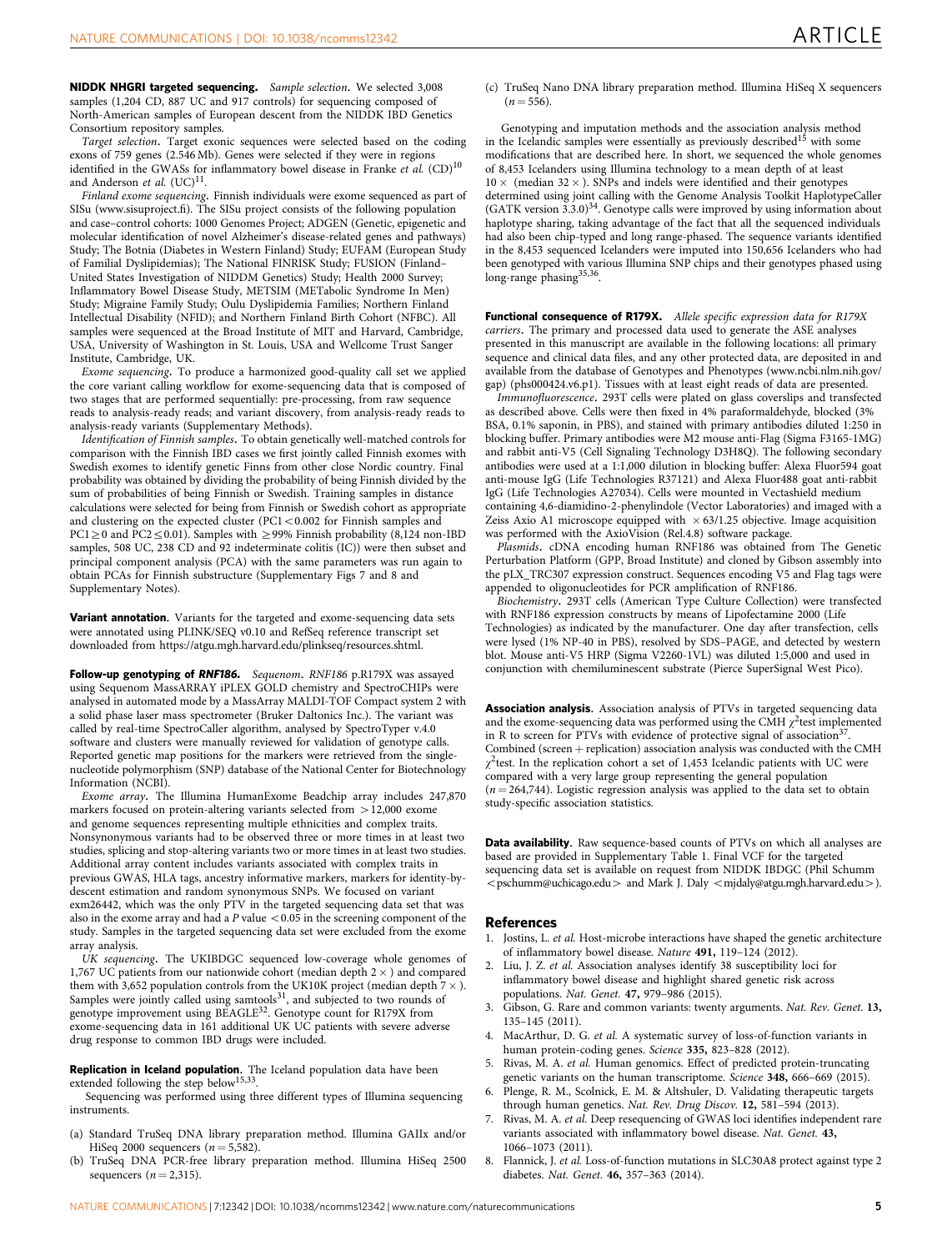- <span id="page-6-0"></span>9. Steinberg, S. et al. Loss-of-function variants in ABCA7 confer risk of Alzheimer's disease. Nat. Genet. 47, 445–447 (2015).
- 10. Franke, A. et al. Genome-wide meta-analysis increases to 71 the number of confirmed Crohn's disease susceptibility loci. Nat. Genet. 42, 1118–1125 (2010).
- 11. Anderson, C. A. et al. Meta-analysis identifies 29 additional ulcerative colitis risk loci, increasing the number of confirmed associations to 47. Nat. Genet. 43, 246–252 (2011).
- 12. Lim, E. T. et al. Distribution and medical impact of loss-of-function variants in the Finnish founder population. PLoS Genet. 10, e1004494 (2014).
- 13. Huang, H. et al. Association mapping of inflammatory bowel disease loci to single variant resolution. Preprint at [http://www.biorxiv.org/content/early/](http://www.biorxiv.org/content/early/2015/10/20/028688) [2015/10/20/028688](http://www.biorxiv.org/content/early/2015/10/20/028688) (2015).
- 14. Beaudoin, M. et al. Deep resequencing of GWAS loci identifies rare variants in CARD9, IL23R and RNF186 that are associated with ulcerative colitis. PLoS Genet. 9, e1003723 (2013).
- 15. Gudbjartsson, D. F. et al. Large-scale whole-genome sequencing of the Icelandic population. Nat. Genet. 47, 435–444 (2015).
- 16. Sveinbjornsson, G. et al. Rare mutations associating with serum creatinine and chronic kidney disease. Hum. Mol. Genet. 23, 6935–6943 (2014).
- 17. Sulem, P. et al. Identification of a large set of rare complete human knockouts. Nat. Genet. 47, 448–452 (2015).
- 18. McGovern, D. P. et al. Genome-wide association identifies multiple ulcerative colitis susceptibility loci. Nat. Genet. 42, 332–337 (2010).
- 19. Wang, P., Wu, Y., Li, Y., Zheng, J. & Tang, J. A novel RING finger E3 ligase RNF186 regulate ER stress-mediated apoptosis through interaction with BNip1. Cell Signal. 25, 2320–2333 (2013).
- 20. Treton, X. et al. Altered endoplasmic reticulum stress affects translation in inactive colon tissue from patients with ulcerative colitis. Gastroenterology 141, 1024–1035 (2011).
- 21. Consortium, G.T. Human genomics. The Genotype-Tissue Expression (GTEx) pilot analysis: multitissue gene regulation in humans. Science 348, 648–660 (2015).
- 22. Uhlen, M. et al. Proteomics. Tissue-based map of the human proteome. Science 347, 1260419 (2015).
- 23. Sklar, P. et al. Whole-genome association study of bipolar disorder. Mol. Psychiatry 13, 558–569 (2008).
- 24. Daly, A. K. et al. HLA-B\*5701 genotype is a major determinant of
- drug-induced liver injury due to flucloxacillin. Nat. Genet. 41, 816–819 (2009). 25. Genomes Project, C. et al. A map of human genome variation from populationscale sequencing. Nature 467, 1061–1073 (2010).
- 26. Seddon, J. M. et al. Rare variants in CFI, C3 and C9 are associated with high risk of advanced age-related macular degeneration. Nat. Genet. 45, 1366–1370 (2013).
- 27. Consortium, U.I.G. et al. Genome-wide association study of ulcerative colitis identifies three new susceptibility loci, including the HNF4A region. Nat. Genet. 41, 1330–1334 (2009).
- 28. Halme, L. et al. Familial and sporadic inflammatory bowel disease: comparison of clinical features and serological markers in a genetically homogeneous population. Scand. J. Gastroenterol. 37, 692–698 (2002).
- 29. Helio, T. et al. CARD15/NOD2 gene variants are associated with familially occurring and complicated forms of Crohn's disease. Gut 52, 558–562 (2003).
- 30. Szatkiewicz, J. P. et al. Copy number variation in schizophrenia in Sweden. Mol. Psychiatry 19, 762–773 (2014).
- 31. Li, H. et al. The Sequence Alignment/Map format and SAMtools. Bioinformatics 25, 2078–2079 (2009).
- 32. Browning, B. L. & Browning, S. R. A unified approach to genotype imputation and haplotype-phase inference for large data sets of trios and unrelated individuals. Am. J. Hum. Genet. 84, 210–223 (2009).
- 33. Helgason, H. et al. Loss-of-function variants in ATM confer risk of gastric cancer. Nat. Genet. 47, 906–910 (2015).
- 34. McKenna, A. et al. The Genome Analysis Toolkit: a MapReduce framework for analyzing next-generation DNA sequencing data. Genome Res. 20, 1297–1303 (2010).
- 35. Kong, A. et al. Detection of sharing by descent, long-range phasing and haplotype imputation. Nat. Genet. **40**, 1068-1075 (2008).
- 36. Kong, A. et al. Parental origin of sequence variants associated with complex diseases. Nature 462, 868–874 (2009).
- 37. Agresti, A. Categorical data analysis, xvi 714 (Wiley, 2013).

### Acknowledgements

M.J.D. is supported by grants from the following: the National Institute of Diabetes and Digestive and Kidney Disease (NIDDK) and the National Human Genome Research Institute (NHGRI; DK043351, DK064869 and HG005923); the Crohns and Colitis Foundation (3765); the Leona M. & Harry B. Helmsley Charitable Trust (2015PG-IBD001); and Amgen (2013583217). R.J.X. is supported by grants from Amgen (2013583217) and CCFA (3765). J.D.R. is funded by grants from NIDDK (DK064869 and DK062432). IBD Research at Cedars-Sinai is supported by grant PO1DK046763 and the Cedars-Sinai F. Widjaja Foundation Inflammatory Bowel and Immunobiology Research Institute Research Funds. D.P.B.M. is supported by DK062413, AI067068 and U54DE023789-01; grant 305479 from the European Union; and The Leona M. and Harry B. Helmsley Charitable Trust and the Crohn's and Colitis Foundation of America. S.R.B. is support by an NIH U01 grant (DK062431). The sequencing of UK patients was funded by a grant from the Medical Research Council, UK (MR/J00314X/1). The UK10K project was funded by the Wellcome Trust (WT091310). C.A.A. is funded by the Wellcome Trust (098051). J.C. is supported by grants from NIH (U01 DK062429, U01 DK062422, R01 DK092235, SUCCESS). R.H.D. is supported by NIH grant U01 DK062420 and the Inflammatory Bowel Disease Genetic Research Chair at the University of Pittsburgh. We thank the Broad Communications team for the feature image.

### Author contributions

Manuel A Rivas, Mark J Daly, J.D.R, and R.J.X participated in the study design. D.G., A.N.D, and R.J.X provided reagents, designed, and led the functional experiments. C.S. managed the project. P.S., P.G., D.G., I.J., U.T., F.D., S.M., Mitja I. Kurki, D.L, M.A, Vito Annese, S.V, R.K.W, J.H, P.P, M.L, M.L, B.C, T.T, T.H, L.H, L.L.E.K, A.N.A, Yang Luo, G.A.H, M.C.V, D.G.M, B.M.N, Tariq Ahmad, C.A.A, S.R.B, Richard H. Duerr, M.S.S, J.H.C, A.P, P.S, K.K, M.F, D.P.B.M. and Andre Franke provided reagents and tools. Patrick Sulem, D.G, I.J, U.T, and Kari Stefannson generated and analysed the Icelandic replication data. M.A.R led the association analysis. P.G, J.D.R, Mark J. Daly, S.R.B, R.H.D, Mark S. Silverberg, J.H.C, and D.P.B.M are members of the NIDDK IBD Genetics consortium. Carl Anderson is a member of the UK IBD Genetics consortium. All authors commented on the final version of the manuscript. Manuel A. Rivas, D.G., and Mark J Daly wrote the manuscript.

### Additional information

Supplementary Information accompanies this paper at [http://www.nature.com/](http://www.nature.com/naturecommunications) [naturecommunications](http://www.nature.com/naturecommunications)

Competing financial interests: K.S. and his team report personal fees from deCODE Genetics/Amgen outside the submitted work. The remaining authors declare no competing financial interests.

Reprints and permission information is available online at [http://npg.nature.com/](http://npg.nature.com/reprintsandpermissions) [reprintsandpermissions/](http://npg.nature.com/reprintsandpermissions)

How to cite this article: Rivas, M. A. et al. A protein-truncating R179X variant in RNF186 confers protection against ulcerative colitis. Nat. Commun. 7:12342 doi: 10.1038/ncomms12342 (2016).

This work is licensed under a Creative Commons Attribution 4.0  $\odot$  $\left( \mathrm{cc}\right)$ International License. The images or other third party material in this article are included in the article's Creative Commons license, unless indicated otherwise in the credit line; if the material is not included under the Creative Commons license, users will need to obtain permission from the license holder to reproduce the material. To view a copy of this license, visit<http://creativecommons.org/licenses/by/4.0/>

 $C$  The Author(s) 2016

## UK IBD Genetics Consortium

J. Barrett<sup>28</sup>, K. de Lange<sup>28</sup>, C. Edwards<sup>40</sup>, A. Hart<sup>41</sup>, C. Hawkey<sup>42</sup>, L. Jostins<sup>43,44</sup>, N. Kennedy<sup>45</sup>, C. Lamb<sup>46</sup>, J. Lee<sup>47</sup>, C. Lees<sup>45</sup>, J. Mansfield<sup>46</sup>, C. Mathew<sup>48,49</sup>, C. Mowatt<sup>50</sup>, W. Newman<sup>51,52</sup>, E. Nimmo<sup>53</sup>, M. Parkes<sup>47</sup>, M. Pollard<sup>28</sup>, N. Prescott<sup>48,49</sup>, J. Randall<sup>28</sup>, D. Rice<sup>28</sup>, J. Satsangi<sup>53</sup>, A. Simmons<sup>54,55</sup>, M. Tremelling<sup>56</sup>, H. Uhlig<sup>57</sup>  $\kappa$  D. Wilson<sup>58,59</sup>

40 Department of Gastroenterology, Torbay Hospital, Devon, UK. <sup>41</sup> Department of Medicine, St. Mark's Hospital, Middlesex, UK. <sup>42</sup> Nottingham Digestive Disease Centre, Queens Medical Centre, Nottingham, UK. <sup>43</sup> Wellcome Trust Centre for Human Genetics, University of Oxford, Headington, UK. <sup>44</sup> Christ Church, University of Oxford, Oxford, UK. <sup>45</sup>Gastrointestinal Unit, Wester General Hospital, University of Edinburgh, Edinburgh, UK. <sup>46</sup>Newcastle University, Newcastle upon Tyne, UK. <sup>47</sup> Inflammatory Bowel Disease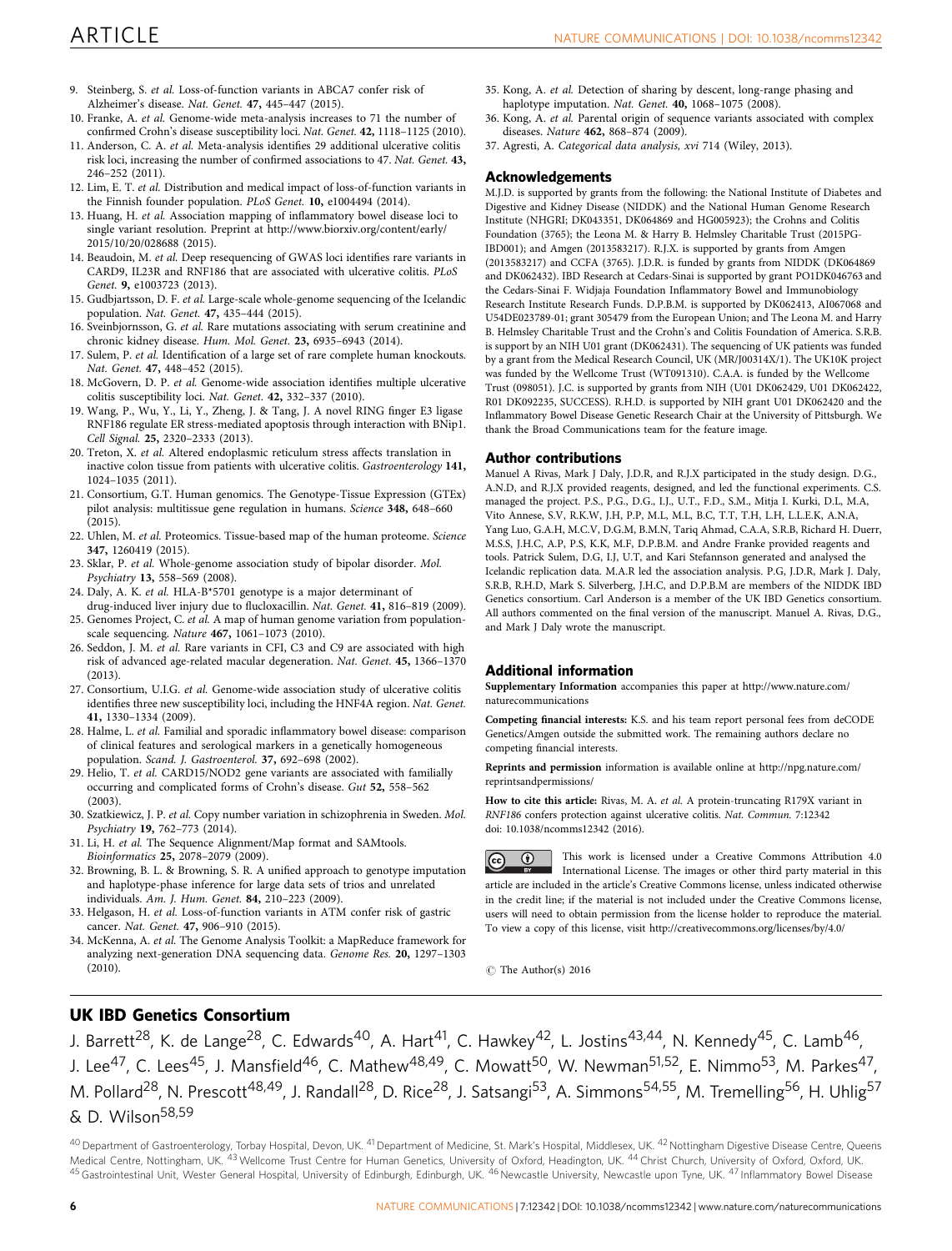Research Group, Addenbrooke's Hospital, Cambridge, UK. <sup>48</sup> Department of Medical and Molecular Genetics, Guy's Hospital, London, UK. <sup>49</sup> Department of Medical and Molecular Genetics, King's College London School of Medicine, Guy's Hospital, London, UK. <sup>50</sup> Department of Medicine, Ninewells Hospital and Medical School, Dundee, UK. <sup>51</sup> Genetic Medicine, Manchester Academic Health Science Centre, Manchester, UK. <sup>52</sup> The Manchester Centre for Genomic Medicine, University of Manchester, Manchester, UK. 53 Centre for Genomic and Experimental Medicine, University of Edinburgh, Edinburgh, UK. 54 Translational Gastroenterology Unit, John Radcliffe Hospital, University of Oxford, Oxford, UK. <sup>55</sup> Human Immunology Unit, Weatherall Institute of Molecular Medicine, University of Oxford, Oxford, UK. <sup>56</sup>Gastroenterology & General Medicine, Norfolk and Norwich University Hospital, Norwich, UK. <sup>57</sup> Translational Gastroenterology Unit and the Department of Pediatrics, University of Oxford, Oxford, UK. <sup>58</sup> Pediatric Gastroenterology and Nutrition, Royal Hospital for Sick Children, Edinburgh, UK. <sup>59</sup> Child Life and Health, University of Edinburgh, Edinburgh, UK.

## NIDDK IBD Genetics Consortium

## C. Abraham<sup>60</sup>, J.P. Achkar<sup>61,62</sup>, A. Bitton<sup>63</sup>, G. Boucher<sup>4</sup>, K. Croitoru<sup>64</sup>, P. Fleshner<sup>23</sup>, J. Glas<sup>63</sup>, S. Kugathasan<sup>65</sup>, J.V. Limbergen<sup>66</sup>, R. Milgrom<sup>35</sup>, D. Proctor<sup>60</sup>, M. Regueiro<sup>33</sup>, P.L. Schumm<sup>67</sup>, Y. Sharma<sup>68</sup>, J.M. Stempak<sup>35</sup>, S.R. Targan<sup>23</sup> & M.H. Wang<sup>32</sup>

<sup>60</sup> Section of Digestive Diseases, Department of Internal Medicine, Yale School of Medicine, New Haven, Connecticut, USA. <sup>61</sup> Department of Gastroenterology and Hepatology, Digestive Disease Institute, Cleveland Clinic, Cleveland, Ohio, USA. <sup>62</sup> Department of Pathobiology, Lerner Research Institute, Cleveland Clinic, Cleveland, Ohio, USA. <sup>63</sup> Division of Gastroenterology, Royal Victoria Hospital, Montréal, Québec, Canada. <sup>64</sup> Inflammatory Bowel Disease Group, Zane Cohen Centre for Digestive Diseases, Mount Sinai Hospital, University of Toronto, Toronto, Ontario, Canada. <sup>65</sup> Department of Pediatrics, Emory University School of Medicine, Atlanta, Georgia, USA. <sup>66</sup> Division of Pediatric Gastroenterology, Hepatology and Nutrition, Hospital for Sick Children, Toronto, Ontario, Canada. <sup>67</sup> Department of Public Health Sciences, University of Chicago, Chicago, Illinois, USA. 68 Genetics and Genomic Sciences, Icahn School of Medicine at Mount Sinai, New York, New York, USA.